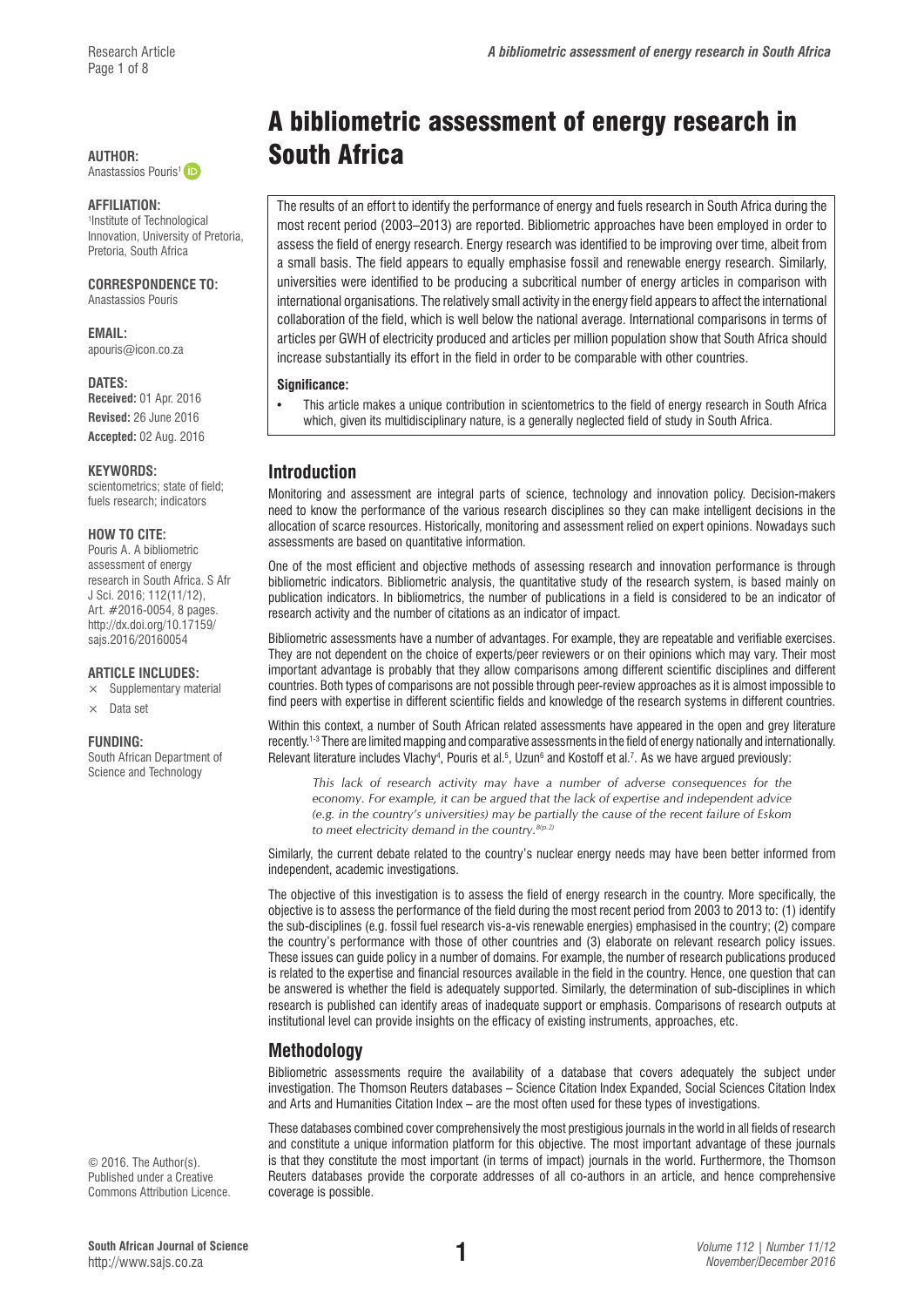In South Africa, the Department of Higher Education has approved the journals indexed by the Thomson Reuters databases for subsidy purposes; therefore universities receive approximately ZAR120 000 for each article published in one of these journals and provide incentives to their researchers to publish in such journals. Consequently, it is expected that the databases will cover not only the most important South African energy-related research but also the majority.

Two approaches were considered for the extraction of the relevant research literature: phrase-based query and journal-title-based query.

Thomson Reuters assigns the indexed journals to scientific categories. The energy-related journals are grouped under the title 'Energy and Fuels'. This group includes 138 journals. These journals can be considered as consisting of the 'core' journals of the field of energy in the Bradfordian sense.<sup>9</sup> It is emphasised that there are articles related to energy that are not published in the core journals. However, the most important and highest impact energy literature will be that published in the core journals, and hence this analysis aims to identify South Africa's contribution in the core energy literature. Keyword-based searches were used for the identification of research related to different types of primary energy (e.g. fossil and alternative energy; energy converters).

The platform was interrogated for the identification of South African authors publishing in the field of 'Energy and Fuels' during the period 2003–2013. The end of the period was chosen as 2013 as this was the most recent year with complete data. This investigation was initiated during 2014 and was completed during 2015.

The extracted information was analysed in order to identify trends over time; relative performance in comparison with other scientific disciplines in the country; research emphases to various primary sources of energy and technologies; prolific publishing organisations; co-authorship patterns with other countries and institutions; and relative performance vis-à-vis a set of comparator countries (i.e. Australia, Canada, New Zealand, Brazil and Russia). The comparator countries were chosen among those used for benchmarking exercises by the South African Department of Science and Technology.

# **Energy research in South Africa**

Analysis of the core energy literature identified that 752 *articles* with at least one South African address appeared in the database during the 2003–2013 period. This figure represents 66.4% of all documents captured in the database (proceeding papers; meeting abstracts; editorial material, etc). A focus on articles prevents double counting, as a conference paper may also be published as a journal article.

Figure 1 shows the annual number of South African publications in the core energy literature for the period 2003–2013. It becomes apparent that South Africa's contribution to core energy literature is showing an increasing trend. The number of South African articles has grown from 24 during 2003 to 145 during 2013. It should be emphasised that this nominal increase takes place in an environment of increasing national research publications in general and international energy articles in particular.



**Figure 1:** The number of Energy and Fuels articles from South Africa in the period 2003–2013.

Figure 2 shows the percentage of energy articles of the country's total publications. The percentage of energy articles increased faster than those of the other scientific disciplines in the country during the last decade. Energy and Fuels articles increased from about 0.6% in the beginning of the 2000s to about 1% during the end of the period. This increase is partially the result of Thomson Reuters increasing the coverage of energy journals. Figure 3 makes this point. Even though the absolute number of energy articles increased, the country's share in the world energy publications has been static since 2008.







**Figure 3:** Percentage of energy-related articles from South Africa relative to the total number of articles in the field during the period 2003–2013.

Figure 3 shows the percentage of South African Energy and Fuels publications within the total field. The relevant share increased from about 0.4% at the beginning of the period to about 0.6% at the end of the period. However, the trend has been static since 2008.

Table 1 shows the number of articles produced by South African researchers according to various research areas during the 2003– 2013 period. The table reveals a priority ranking. Environmental Sciences and Ecology and Chemistry are on top of the list with more than 5000 articles over the period. Energy and Fuels appears 47th in the list with 752 articles. It is interesting to note that Water Resources – another multidisciplinary field – appears 22nd in the list. Jacobs et al. $2$  argued that the existence of a funding body like the Water Research Commission is the underlying factor for the good performance of this research area. While there is an energy-related agency in the country (Sanedi), it suffers from limited financial support by the government. Similarly, other organisations like Eskom and the National Research Foundation provide limited support for energy research. Furthermore, changes in the various national incentives (e.g. THRIP) are expected to have an adverse effect on energy research publications.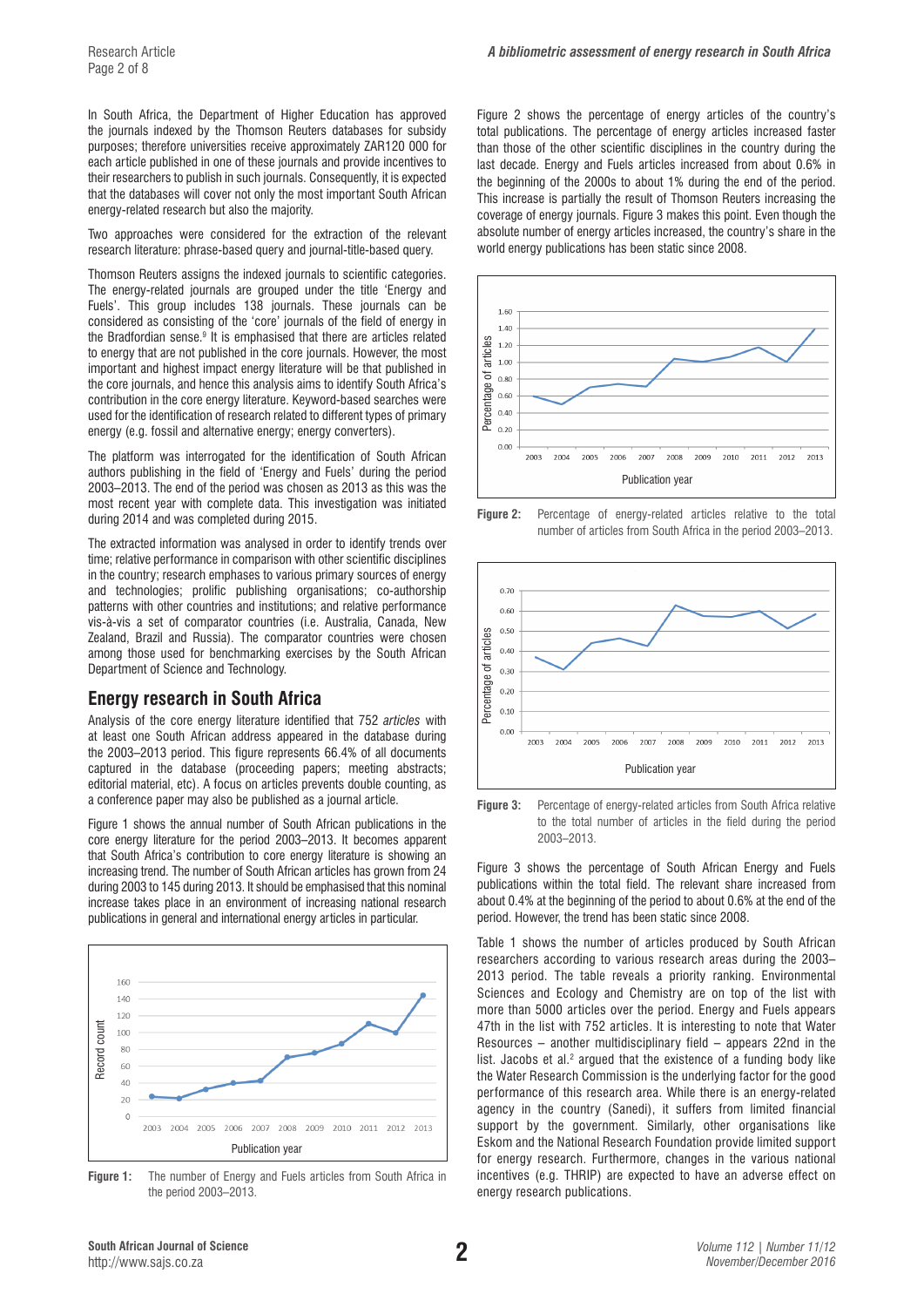## **Table 1:** Number of research articles from South Africa in the period 2003–2013 according to research area

| Rank             | Research area                             | <b>Record count</b> |
|------------------|-------------------------------------------|---------------------|
| 1                | <b>Environmental Sciences Ecology</b>     | 5326                |
| $\overline{c}$   | Chemistry                                 | 5099                |
| 3                | Engineering                               | 4644                |
| $\overline{4}$   | Physics                                   | 4037                |
| 5                | <b>Plant Sciences</b>                     | 3046                |
| 6                | Mathematics                               | 2879                |
| $\overline{7}$   | Science Technology Other Topics           | 2588                |
| 8                | Agriculture                               | 2566                |
| $\boldsymbol{9}$ | Zoology                                   | 2541                |
| 10               | Public Environmental Occupational Health  | 2431                |
| 11               | <b>Infectious Diseases</b>                | 2407                |
| 12               | Astronomy Astrophysics                    | 2108                |
| 13               | Psychology                                | 2102                |
| 14               | Geology                                   | 2072                |
| 15               | <b>Business Economics</b>                 | 2072                |
| 16               | Immunology                                | 1998                |
| 17               | <b>Biochemistry Molecular Biology</b>     | 1979                |
| 18               | <b>Material Science</b>                   | 1894                |
| 19               | <b>Education Educational Research</b>     | 1828                |
| 20               | Pharmacology Pharmacy                     | 1812                |
| 21               | General Internal Medicine                 | 1657                |
| 22               | <b>Water Resources</b>                    | 1618                |
| 23               | Microbiology                              | 1596                |
| 24               | <b>Biotechnology Applied Microbiology</b> | 1581                |
| 25               | <b>Veterinary Sciences</b>                | 1579                |
| 26               | Marine Freshwater Biology                 | 1545                |
| 27               | Religion                                  | 1268                |
| 28               | <b>Computer Science</b>                   | 1213                |
| 29               | Entomology                                | 1198                |
| $30\,$           | Food Science Technology                   | 1167                |
| 31               | Virology                                  | 1121                |
| 32               | Crystallography                           | 1070                |
| 33               | <b>Evolutionary Biology</b>               | 1013                |
| 34               | Mining Mineral Processing                 | 948                 |
| 35               | Government Law                            | 935                 |
| 36               | Surgery                                   | 924                 |
| 37               | <b>Biodiversity Conservation</b>          | 920                 |
| 38               | Metallurgy Metallurgical Engineering      | 908                 |
| 39               | Neurosciences Neurology                   | 896                 |
| $40\,$           | <b>Genetics Heredity</b>                  | 889                 |

**Continued on next page**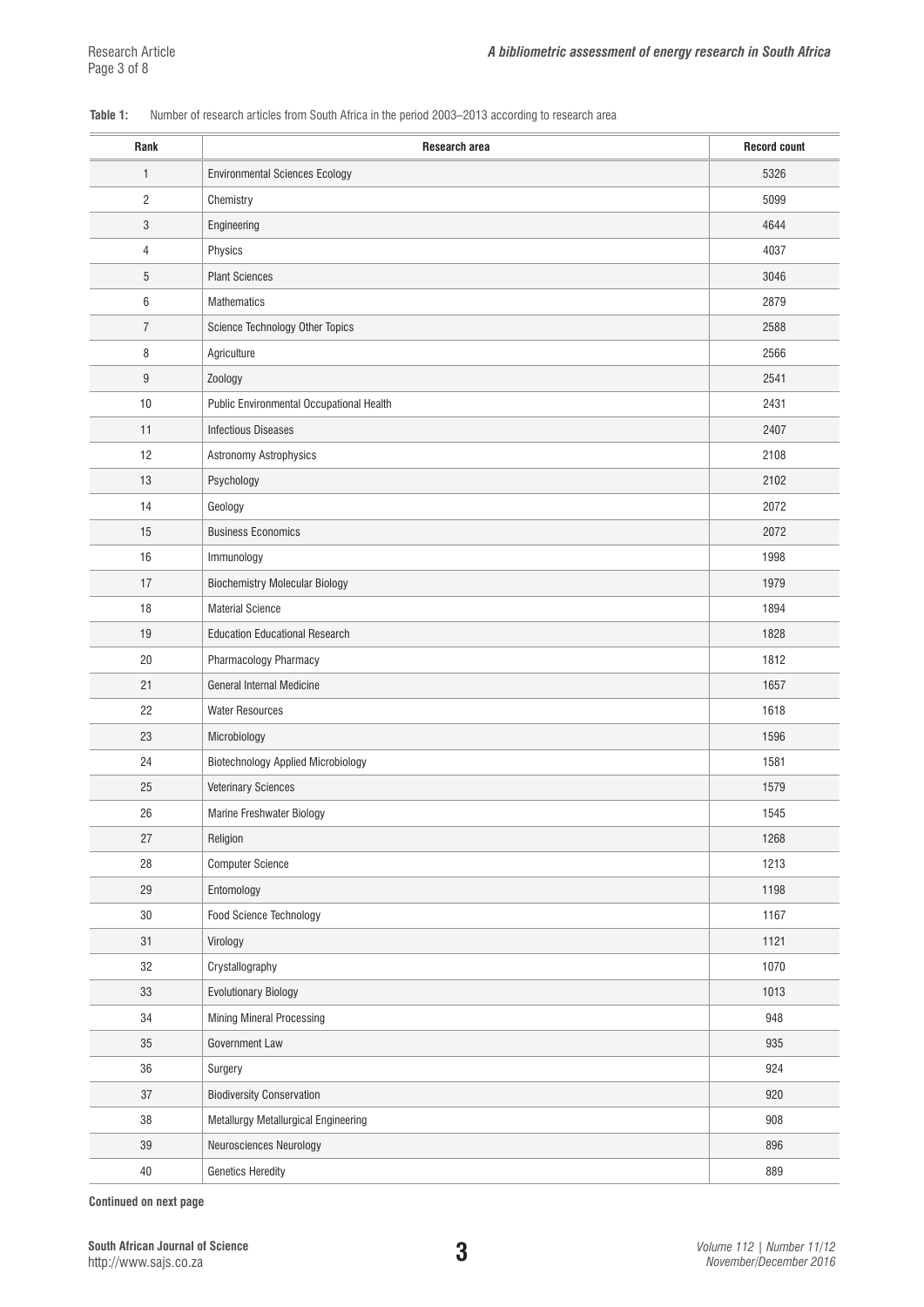#### **Continued from previous page**

| Rank | Research area                          | <b>Record count</b> |
|------|----------------------------------------|---------------------|
| 41   | Social Sciences Other Topics           | 877                 |
| 42   | Paediatrics                            | 864                 |
| 43   | <b>Respiratory System</b>              | 807                 |
| 44   | Meteorology Atmospheric Sciences       | 781                 |
| 45   | Linguistics                            | 760                 |
| 46   | <b>Health Care Sciences Services</b>   | 757                 |
| 47   | <b>Energy Fuels</b>                    | 752                 |
| 48   | Life Sciences Biomedicine Other Topics | 744                 |
| 49   | <b>Public Administration</b>           | 743                 |
| 50   | Psychiatry                             | 738                 |
| 51   | Cardiovascular System Cardiology       | 732                 |
| 52   | <b>Geochemistry Geophysics</b>         | 699                 |

Table 2 shows the distribution of the South African Energy and Fuels publications to different scientific specialties. Articles are allocated to categories according to the journal in which they are published. Journals are categorised by Thomson Reuters' staff and may belong to one or more categories. The distribution of articles to disciplines shows the linkages of Energy and Fuels to other research areas. Approximately 40% of Energy and Fuels articles are based on Engineering and 12% on Chemistry. In comparison with worldwide emphases in the field, South Africa pays less attention to electrochemistry (9.7% versus 17% worldwide), biotechnology (5.8% versus 9.6%) and agriculture (5.1% versus 9%).

An important component of scientometrics is the capability to identify the subfields and/or technologies constituting a research field.

| <b>Research area</b>                      | <b>Record count</b> |
|-------------------------------------------|---------------------|
| <b>Energy Fuels</b>                       | 752                 |
| Engineering                               | 299                 |
| Chemistry                                 | 93                  |
| Electrochemistry                          | 73                  |
| <b>Environmental Sciences Ecology</b>     | 69                  |
| <b>Construction Building Technology</b>   | 65                  |
| Thermodynamics                            | 57                  |
| <b>Biotechnology Applied Microbiology</b> | 44                  |
| Agriculture                               | 39                  |
| Physics                                   | 34                  |
| <b>Mechanics</b>                          | 25                  |
| <b>Materials Science</b>                  | 23                  |
| <b>Mining Mineral Processing</b>          | 9                   |
| Geology                                   | 8                   |
| <b>Optics</b>                             | 7                   |
| Nuclear Science Technology                | 5                   |

**Table 2:** Distribution to research area of Energy and Fuels research articles from South Africa in the period 2003–2013

Research fields are composed of many subfields and technologies which are constantly developing or becoming obsolete. The identification of these emphases is of importance for policymakers who need to guide the system according to their priorities and for researchers who need to know fledgling technologies which will shape the discipline in the future. It is also critical to emphasise that the composition of the research landscape is dynamic.

Researchers working in the field develop approaches in order to extract the relevant information from bibliometric and patent databases.<sup>7,10</sup>

Table 3 presents the classification of the South African articles in the research area Energy and Fuels. For the fossil fuels, the keywords used were: fossil; coal; oil; gas; gasification; liquefaction; alkylation; desulfurisation; electrocatalysis; liquid fuel; fluidised bed; emission; char; ash; combustion; pyrolysis; catalysis; incineration; engine; turbine. Among the Energy and Fuels articles, 237 articles had in their titles one or more of the keywords characterising fossil fuels and energy.

Articles related to renewable energy were identified by searching in their titles for at least one of the following keywords: solar; hydrogen; wind; geo\*; bio\*; hydro power; photovoltaic; tidal; waste fuel; fermentation; microbial desulfurisation; biosulfurisation; thermal decomposition; biodegradation; biomass gasification; water gasification; renewable. A total of 211 articles was identified. The number of renewable energy related articles increased from a handful in the beginning of the period to approximately 30 articles per annum during the end of the period.

The keywords: fuel cell; photovoltaic; solar collector; electrode; electrolyte; and membrane were used to search for direct electric converters and 66 articles related to such research were identified.

In addition, 85 energy-related articles were published in social science journals during the 2003–2013 period (Table 3).

Table 4 shows the frequency of appearance of certain terms in the list of topics of the South African energy and fuels research articles.

The topics related to 'efficiency' have the highest number of articles in the list (177). Figure 4 shows the increase in the number of energy efficiency articles during the period. 'Coal' follows with 135 entries; 'electricity' with 119 and 'oil and liquid fuels' with 113. Among the renewable energies, 'solar' and 'hydrogen' attract the most entries (98 and 73, respectively). It should be mentioned that 'solar', 'hydrogen' and 'biomass' have the common characteristic that they are not site specific. In contrast, 'wind' and 'geothermal' are constrained to geographical areas with favourable operating environments.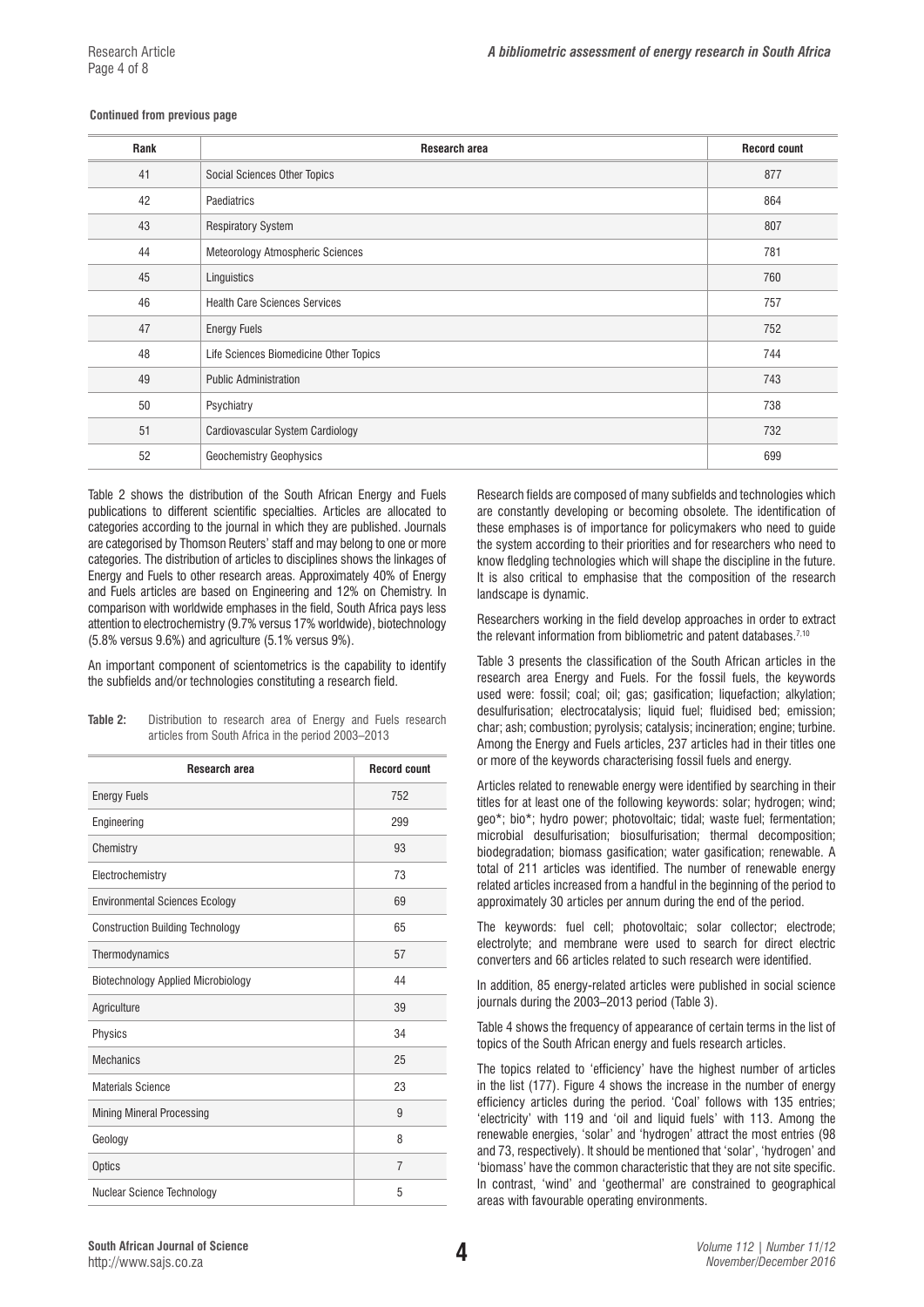| Category                        | Number of South<br>African articles | <b>Share of South African</b><br>total |  |  |
|---------------------------------|-------------------------------------|----------------------------------------|--|--|
| Fossil                          | 237                                 | 31.5%                                  |  |  |
| <b>Renewable</b>                | 211                                 | 28.0%                                  |  |  |
| <b>Social Sciences</b>          | 85                                  | 11.3%                                  |  |  |
| <b>Direct Energy Converters</b> | 66                                  | 8.7%                                   |  |  |
| <b>Total Energy and Fuels</b>   | 752                                 | 100.0%                                 |  |  |

**Table 4:** Number of Energy and Fuel articles from South Africa in the period 2003–2013 *a*ccording to specific topics

| <b>Topic</b>                                                                  | Number of<br>articles |
|-------------------------------------------------------------------------------|-----------------------|
| Coal                                                                          | 135                   |
| Electricity                                                                   | 119                   |
| Oil or liquid fuels                                                           | 113                   |
| Natural gas                                                                   | 19                    |
| Solar                                                                         | 98                    |
| Hydrogen                                                                      | 73                    |
| Biomas*                                                                       | 53                    |
| Wind                                                                          | 34                    |
| Hydrop*                                                                       | 12                    |
| Geoth*                                                                        | $\overline{2}$        |
| Thermal insulation; lighting; double glazing; water heating;<br>space heating | 59                    |
| Efficien*                                                                     | 177                   |

*\*indicates all forms of the word*



**Figure 4:** Growth in the number of Energy and Fuels articles related to efficiency from South Africa in the period 2003–2013.

Table 5 shows the South African organisations that are producing the majority of core energy and fuels literature. The Universities of Cape Town, Stellenbosch and Pretoria are on top of the list. Three divisions of Sasol also appear on the list. It should be noted that even the top institutions in the country produce less than 10 articles per year each on average during the period. The small number of publications makes

the rankings volatile; and just a handful of publications could alter the rankings.

**Table 5:** South African organisations producing Energy and Fuels articles during the period 2003–2013

| <b>Organisation</b>                            | <b>Record count</b> |
|------------------------------------------------|---------------------|
| University of Cape Town                        | 107                 |
| Stellenbosch University                        | 100                 |
| University of Pretoria                         | 76                  |
| North West University                          | 69                  |
| University of the Witwatersrand                | 66                  |
| University of KwaZulu-Natal                    | 66                  |
| Council for Scientific and Industrial Research | 59                  |
| University of the Western Cape                 | 51                  |
| Tshwane University of Technology               | 46                  |
| SASOL Technology PTY LTD                       | 27                  |
| University of Johannesburg                     | 26                  |
| <b>SASOL Technology RES DEV</b>                | 26                  |
| Nelson Mandela Metropolitan University         | 24                  |
| Cape Peninsula University of Technology        | 19                  |
| <b>SASOL Technology</b>                        | 16                  |

The top five institutions produce more than 50% of the country's contribution to core energy and fuels literature. This result may be identified as a considerable dispersion, as a number of other scientific disciplines are concentrated in only one or two institutions in the country. For example, in the field of veterinary medicine/animal health, the University of Pretoria produces 61.68% of the country's research publications. The University of Pretoria also produces 49.15% of the country's publications in metallurgy and 46.96% in engineering mathematics.11 As argued previously, it appears that political equity considerations in the country spill over in the research domain as well. To repeat it here, the issue is of particular developmental and research policy importance. Can a country leapfrog its science and innovation system to catch up with the rest of the world and compete internationally through a 'distributed' approach or should it concentrate its limited scientific expertise to a small number of focused research centres?



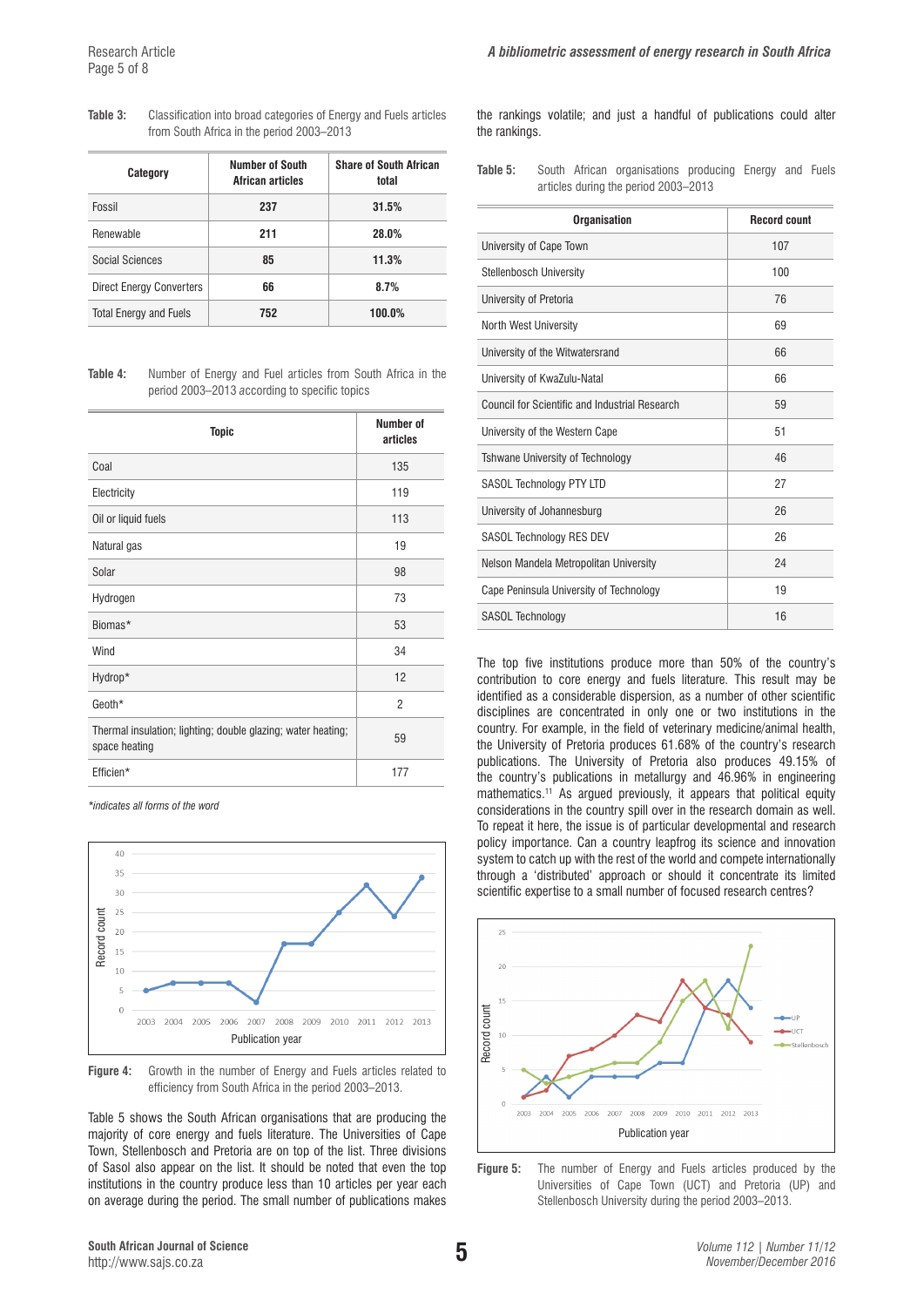Figure 5 shows the number of Energy and Fuels articles produced by the country's most prolific organisations. Again the limitation of a small number of publications should be emphasised.

Table 6 shows the number of Energy and Fuels articles produced by the most prolific organisations in India, Australia, Canada and South Africa. The South African organisations would need to increase their relevant research activity in the field fivefold in order to be comparable with those in the other countries.

Table 6: Prolific numbers of Energy and Fuels articles produced by organisations in India, Canada, Australia and South Africa during 2003–2013

| <b>Organisations</b>                                        | Country      | Record<br>count |
|-------------------------------------------------------------|--------------|-----------------|
| India Institute of Technology                               | India        | 1560            |
| Council of Scientific and Industrial Research<br>India      | India        | 1105            |
| University of New South Wales                               | Australia    | 566             |
| Commonwealth Scientific Industrial Research<br>Organisation | Australia    | 440             |
| University of Queensland                                    | Australia    | 348             |
| Western University of Western Ontario                       | Canada       | 575             |
| University of Calgary                                       | Canada       | 672             |
| University of Alberta                                       | Canada       | 589             |
| University of Waterloo                                      | Canada       | 435             |
| University of Cape Town                                     | South Africa | 103             |
| <b>Stellenbosch University</b>                              | South Africa | 100             |
| University of Pretoria                                      | South Africa | 76              |

**Table 7:** Countries collaborating with South Africa in Energy and Fuels articles

| Country                    | <b>Record count</b> | % of 752 |
|----------------------------|---------------------|----------|
| South Africa               | 752                 |          |
| <b>USA</b>                 | 59                  | 7.846%   |
| France                     | 28                  | 3.723%   |
| People's Republic of China | 25                  | 3.324%   |
| England                    | 25                  | 3.324%   |
| Iran                       | 20                  | 2.660%   |
| India                      | 20                  | 2.660%   |
| Canada                     | 18                  | 2.397%   |
| Nigeria                    | 15                  | 1.995%   |
| Netherlands                | 13                  | 1.729%   |
| Germany                    | 13                  | 1.729%   |
| Australia                  | 13                  | 1.729%   |
| Malaysia                   | 8                   | 1.064%   |
| Zimbabwe                   | 6                   | 0.798%   |

**Table 8:** Country ranking according to number of Energy and Fuels articles in 2003–2013

| Rank           | <b>Country</b>             | <b>Record count</b> |
|----------------|----------------------------|---------------------|
| 1              | People's Republic of China | 33 971              |
| $\overline{c}$ | <b>USA</b>                 | 24 760              |
| 3              | Japan                      | 6280                |
| $\overline{4}$ | Germany                    | 6078                |
| 5              | India                      | 5721                |
| 6              | Canada                     | 5307                |
| 7              | England                    | 5120                |
| 8              | South Korea                | 4722                |
| 9              | Spain                      | 4714                |
| 10             | France                     | 4326                |
| 11             | Italy                      | 4161                |
| 12             | Australia                  | 3579                |
| 13             | Taiwan                     | 3459                |
| 14             | Iran                       | 3127                |
| 15             | Turkey                     | 2928                |
| 16             | Netherlands                | 2088                |
| 17             | <b>Brazil</b>              | 2077                |
| 18             | Sweden                     | 1988                |
| 19             | <b>Russia</b>              | 1913                |
| 20             | Malaysia                   | 1842                |
| 21             | <b>Denmark</b>             | 1487                |
| 22             | Norway                     | 1341                |
| 23             | Poland                     | 1308                |
| 24             | Greece                     | 1267                |
| 25             | <b>Czech Republic</b>      | 1241                |
| 26             | Switzerland                | 1232                |
| 27             | Thailand                   | 1159                |
| 28             | Mexico                     | 1120                |
| 29             | Singapore                  | 1099                |
| 30             | Portugal                   | 1092                |
| 31             | Belgium                    | 982                 |
| 32             | Finland                    | 928                 |
| 33             | Scotland                   | 924                 |
| 34             | Saudi Arabia               | 793                 |
| 35             | <b>South Africa</b>        | 752                 |
| 36             | Austria                    | 702                 |
| 37             | Egypt                      | 664                 |
| 38             | Ireland                    | 613                 |
| 39             | Algeria                    | 547                 |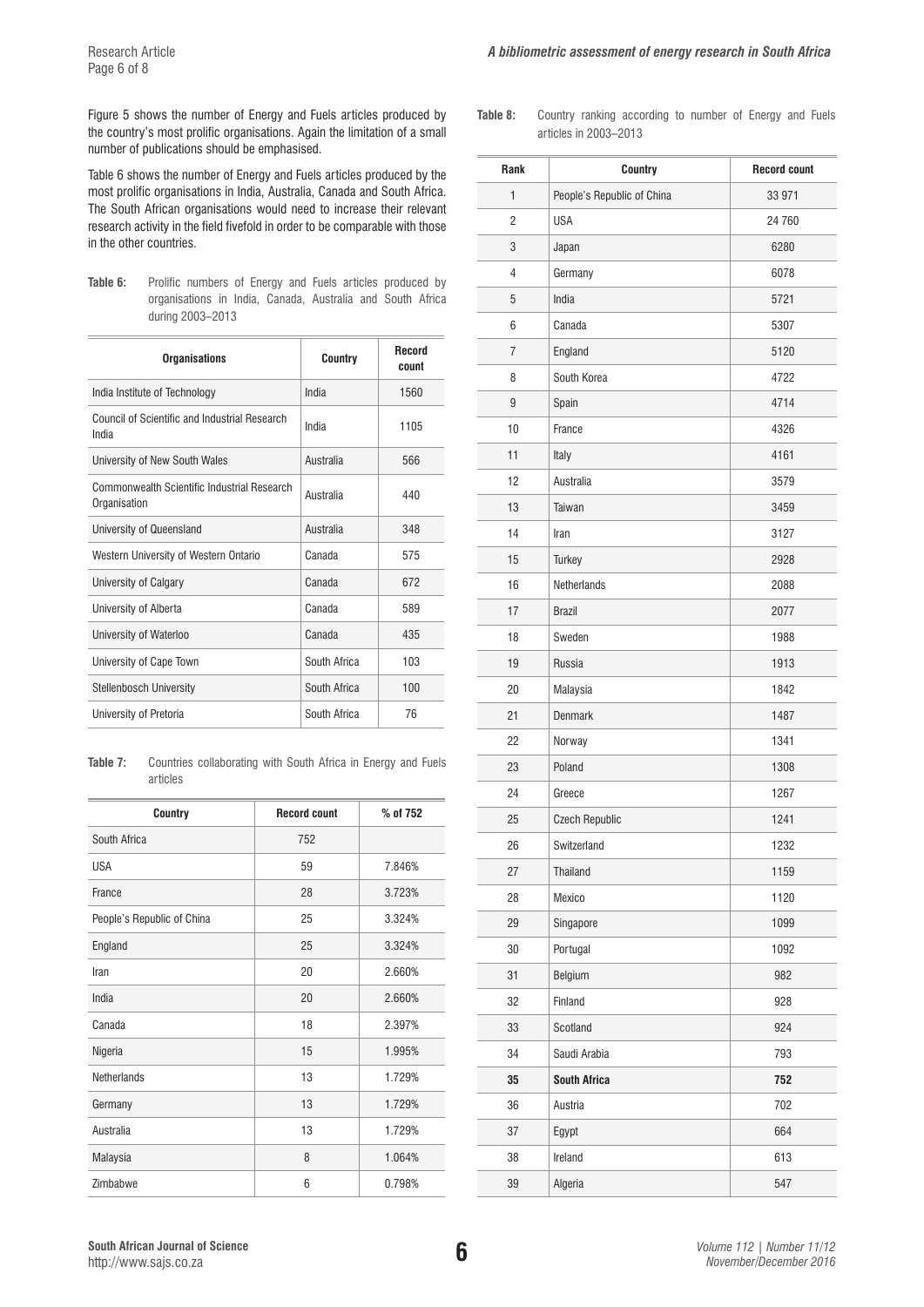| Table 9: | Comparison of the number of Energy and Fuels articles    |  |  |  |  |
|----------|----------------------------------------------------------|--|--|--|--|
|          | from South Africa and comparator countries in 2003–2013  |  |  |  |  |
|          | according to electricity production (GWH) and population |  |  |  |  |

| Country       | <b>Energy articles</b><br>2003-2013 | Articles/<br><b>GWH(000)</b> | Articles/<br>population<br>(million) |
|---------------|-------------------------------------|------------------------------|--------------------------------------|
| South Africa  | 752                                 | 2.9                          | 13.9                                 |
| <b>Brazil</b> | 2078                                | 3.7                          | 10.2                                 |
| Russia        | 1914                                | 1.8                          | 13.1                                 |
| Australia     | 3603                                | 14.5                         | 152.6                                |
| Canada        | 5316                                | 8.3                          | 150                                  |
| New 7ealand   | 366                                 | 8.3                          | 81                                   |

Table 7 shows the countries with which South African researchers collaborate for their research in the field of energy and fuels. USA, France, China and England are the top collaborating countries. It should be noted that Germany is lower down in the list (at 11th) even though it is third in collaborations with South Africa across all disciplines.12 It should also be noted that 36.6% of the disciplinary articles were co-authored with international partners, which is lower than the country's average of 53%.<sup>1</sup> It can be argued that the low international collaborative activity in this field is the result of its low research activity in the country, although collaboration in the field has increased from 25% at the beginning of the period to 31% at the end of the period.

Table 8 shows the South African ranking according to the number of Energy and Fuels articles produced. South Africa is ranked 35, just above Austria and Egypt.

Table 9 shows the number of publications in the 'energy and fuels' core literature from South Africa and five comparator countries – Australia, Canada, New Zealand, Brazil and Russia – during the more recent period 2009–2013. The comparator countries are those with which South African authorities historically have compared the country.

Only New Zealand produces fewer Energy and Fuels articles than South Africa. In order to normalise the comparison, we estimated the number of energy and fuels publications per million population and per KWh of electricity produced. The two indicators provide evidence of the research that supports the population and the energy sector. Table 9 shows that South Africa compares unfavourably with the five comparator countries in terms of number of publications per KWh and it is half way in terms of articles per million population. It should be noted that South Africa is closer to Brazil and Russia and appears to be weaker than Australia and New Zealand. New Zealand appears to be stronger than South Africa in these comparisons even though it produces fewer research articles than South Africa.

# **Discussion and conclusion**

A bibliometric assessment was undertaken of energy and fuels research in South Africa for the period 2003–2013. The major findings are summarised as follows:

- The South African national research system is producing a relatively small number of research publications in the international energy core literature. Energy research literature constitutes approximately 1% of the national output. Comparisons with the field of water research (another multidisciplinary field) support the argument that specified funding for particular research fields has the desirable effect of improving research performance.
- The number of South African energy research publications is following an increasing trend, albeit from a small basis. Furthermore, energy research is distributed across a number of universities with each organisation producing a small number of

research articles. The small number of research articles can be interpreted as a small number of relevant researchers. Hence, the move of one or two prolific researchers from one institution to another could drastically change the rankings of the institutions producing energy research. Comparisons with universities abroad indicate that the South African universities should aim to increase fivefold their energy-related publications (as well as their number of researchers in the field) if they wish to be comparable with similar institutions abroad.

- The top five most prolific institutions in the country produce more than 50% of the country's contribution to core energy and fuels literature. This spread is considered a high dispersion as a number of other scientific disciplines in the country are concentrated in only one or two institutions. It is suggested that political equity considerations in the country spill over in the research domain, which is of particular developmental and science policy importance. Can a country leapfrog its science and innovation system to catch up with the rest of the world and compete internationally through a 'distributed' approach or should it concentrate its limited scientific expertise to a few focused research centres? This issue has been identified as one of the major South African policy challenges by the Organisation for Economic Cooperation and Development in their review of the country's innovation policy.<sup>13</sup>
- Analysis of the specialisation patterns of energy research shows that fossil and renewable energy related research are equally emphasised in the country, albeit by a small number of articles. Topics related to energy efficiency appear to be following an ascending trend.
- Identification of the country's collaborative patterns indicates that energy researchers do not collaborate to the same extent as researchers in other research areas. It is suggested that this is a result of the limited energy research in South Africa.
- International comparisons in terms of articles per GWH of electricity produced and articles per million population show that South Africa should increase substantially its effort in the field in order to be comparable with other similar countries.

Probably the most important finding for policy is the small number of research articles in the field. The discipline's ranking is far below what was expected from a research field with a dedicated agency (Sanedi). Water research, another multidisciplinary field in the country with a dedicated agency, is ranked substantially higher than energy research. The discrepancy can be linked to Sanedi's limited budget. It is also interesting to identify whether the relevant departments are using publication outputs in order to decide priorities and funding.

The lack of independent academic energy research has critical impacts for the planning of energy in the country. In the past, it has been argued<sup>8</sup> that the inability of Eskom to meet electricity demand could have been prevented if there were independent researchers to argue in favour of additional power capacity. Currently, the lack of expertise in the field affects the research debate related to the need of nuclear energy in the Western Cape and the investigations related to future supply and demand for electricity in the country.

# **Acknowledgements**

I thank the Department of Science and Technology (South Africa) for financial support for the current investigation.

# **References**

- 1. Pouris A, Ho Y-S. Research emphasis and collaboration in Africa. Scientometrics. 2014;98:2169–2184. [http://dx.doi.org/10.1007/s11192-](http://dx.doi.org/10.1007/s11192-013-1156-8
) [013-1156-8](http://dx.doi.org/10.1007/s11192-013-1156-8
)
- 2. Jacobs IM, Pouris A, Naidoo D. A scientometric examination of the performance of water research in South Africa. Water SA. 2014;40(4):631– 637. [http://dx.doi.org/10.4314/wsa.v40i4.8](http://dx.doi.org/10.4314/wsa.v40i4.8 )
- 3. Academy of Science of South Africa (ASSAf). The state of energy research in South Africa. Pretoria: ASSAf; 2014.